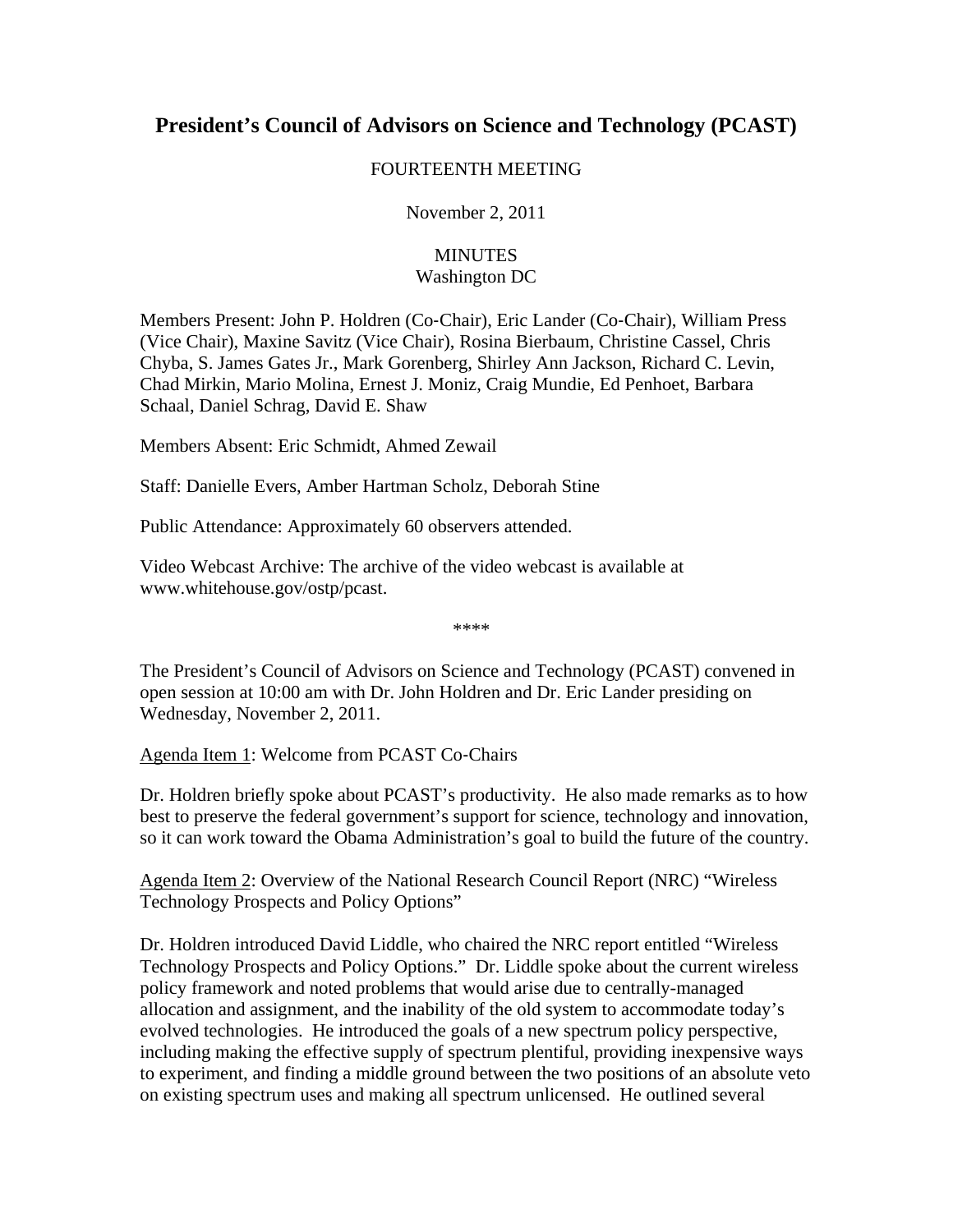policy options including making spectrum at 20 to 100 GHz open by default, using new approaches to tolerate interference, providing more adaptive spectrum management, and regulating the quality of receivers and networks of receivers, as opposed to regulating transmitters.

PCAST members asked questions about how the rate of innovation was creating new problems as well as solving them, and developing policy options for federal spectrum.

Agenda Item 3: Overview of the American Chemical Society (ACS) Report "Innovation, Chemistry, and Jobs Meeting the Challenges of Tomorrow"

Dr. Holdren introduced George Whitesides, Joseph Francisco, and Madeleine Jacobs from the American Chemistry Society (ACS). Dr. Francisco began by describing ACS and its mission and the state of the chemistry industry. Dr. Whitesides then described the role of the ACS task force and introduced four recommendations from their report. First, the report recommended the creation of a type of organization for new graduates with business ideas to connect with experienced entrepreneurs. Second, the report indicated that there should be more incentives for businesses to invest in innovation and provide the financial capability for spurring entrepreneurship. For example, American firms hold a large amount of funding offshore due to tax regulations. The report recommended that tax policy be reformed to bring that money back to the U.S. to invest in start-ups or activities that lead to new jobs and new technologies. This would enable large companies to work with small companies. Additionally, the report suggests that regularizing the R&D tax credit could also be extremely important. Third, the report addressed the university system's capability of producing a STEM workforce. It suggested that universities might want to look into their current Ph.D. system and see if it is best suited for addressing the workforce needs of the country. Dr. Francisco next spoke about the progress of ACS toward the creation of an Entrepreneur Center.

PCAST members asked questions about what could be done at the federal agency level to encourage entrepreneurship, whether analysis had been done as to the risk-reward factor of investing in science and technology entrepreneurship, how universities have changed in their support of innovation, and the potential of R&D tax credits to incentivize innovation in small companies.

\*\*\*\*

Agenda Item 4: Update on Implementation of PCAST Nanotechnology Report Recommendations

Dr. Savitz introduced the National Nanotechnology Initiative (NNI) topic and the panel of speakers: Lew Sloter of the Department of Defense, Mihail Roco of the National Science Foundation, Carlos Pena of the Food and Drug Administration, and Sally Tinkle of the National Nanotechnology Coordination Office (NNCO). Dr. Tinkle began by giving an overview of the NNI response to PCAST's recommendations. She described the first decade of the NNI's accomplishments, including establishing an infrastructure of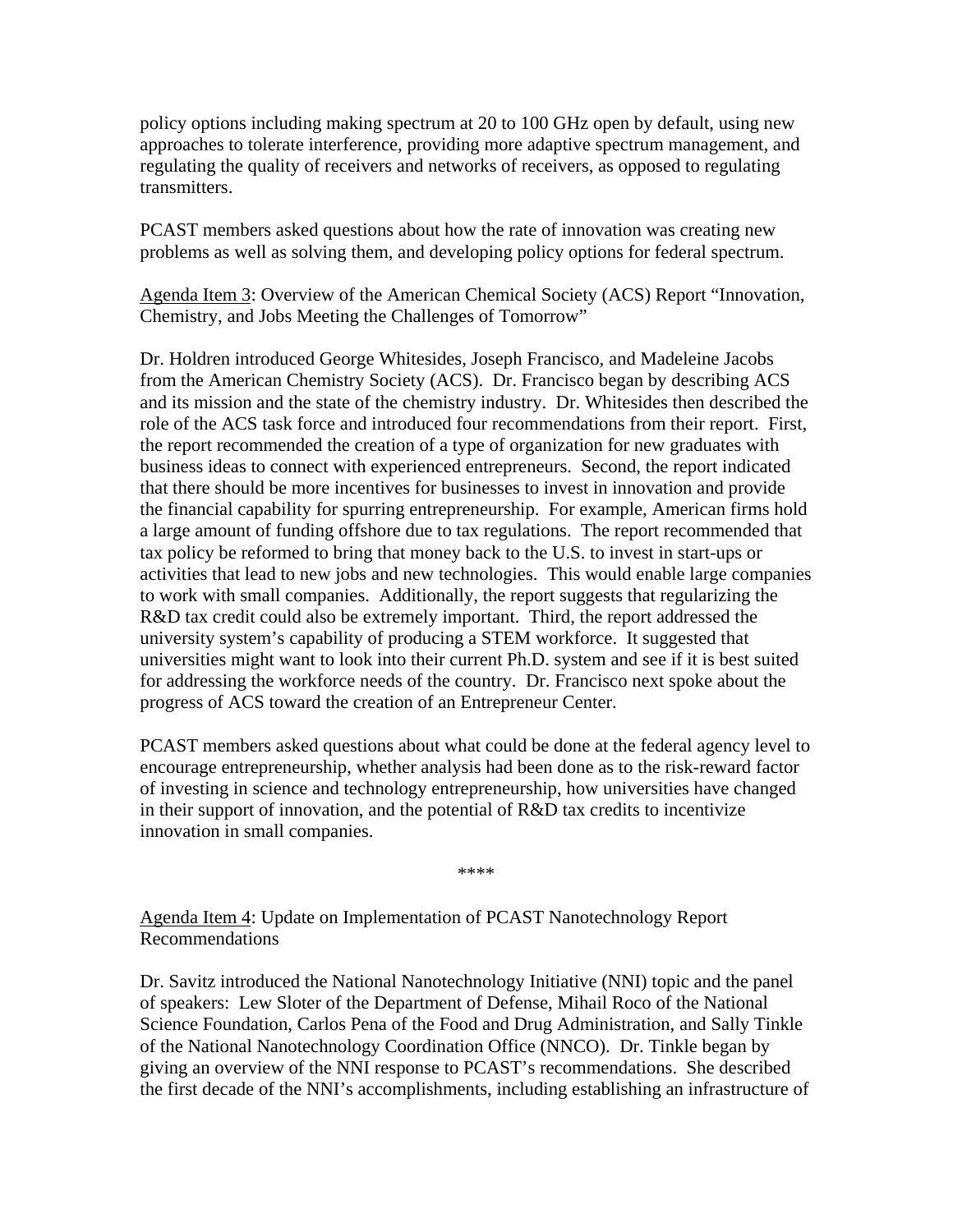networks and facilities, human capital, and investments in environmental health and safety research. She also addressed NNI agencies' work on job creation and developing a skilled nanotechnology workforce, risk identification, strategic planning. Mr. Pena discussed the FDA's efforts to implement PCAST's recommendations, including its Enterprise Program on Nanotechnology, Intramural Regulatory Science Programs, and product-specific guidance and policy. Dr. Roco introduced the efforts of NSF to implement PCAST recommendations, including supporting research to develop sustainable nanotechnology and nanotechnology for solar energy, and efforts to direct research toward societal needs. Mr. Sloter spoke about DOD's efforts as part of the nanotechnology initiative, including interagency coordination and collaboration to build options for future defense capabilities.

PCAST members asked questions concerning products in the FDA pipeline awaiting approval, and whether science today was adequate to allow the FDA to approve those products; FDA engagement with regulatory counterparts in the European Union; efforts toward interagency coordination and stakeholder input; and creating computational support for modeling and simulation.

\*\*\*\*

Agenda Item 5: Public Comment

Two members of the public provided comments to PCAST in person. The following individuals provided oral comment:

*David Cook, Post-doctoral researcher Julian Senic, Post-doctoral fellow* 

Additionally, numerous individuals provided written comments to PCAST; two of these comments were read aloud by PCAST staff and all submitted comments are posted on the PCAST website.

\*\*\*\*

Dr. Lander adjourned the meeting at approximately 4:00 pm.

Respectfully Submitted:

Slehrah D. Stive

Deborah D. Stine Executive Director President's Council of Advisors on Science and Technology